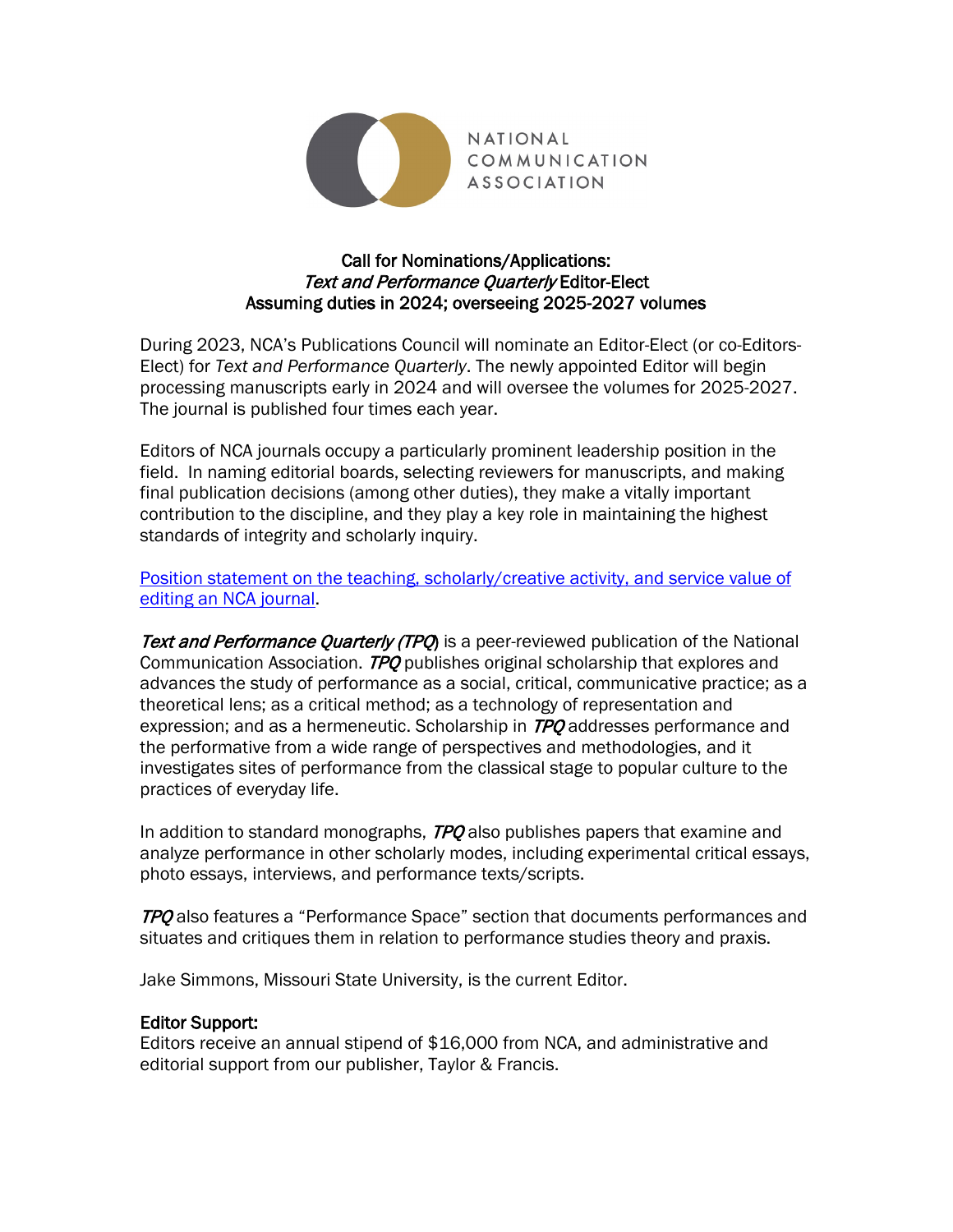## Considered Criteria:

In selection of journal editors, the following criteria will be considered:

- 1. Relevant research profile
- 2. Relevant editorial experience
- 3. Relevant project management experience
- 4. Innovative vision for the journal

#### Requirements:

Editors must be members of NCA at the time of their appointment and must maintain membership in the Association throughout their editorial terms. Editors should plan to attend all NCA conventions from the time they are elected until they have completed their terms.

Editors also must:

- 1) Agree to observe and support NCA's publication policies.
- 2) Commit to using the Taylor & Francis online system for manuscript submission, review, and editing.
- 3) Commit to adhering to the [NCA Policy on Affirmative Action and](https://www.natcom.org/sites/default/files/Public_Statement_NCA_Policy_on_Affirmative_Action_and_Nondiscrimination_2017.pdf)  [Nondiscrimination](https://www.natcom.org/sites/default/files/Public_Statement_NCA_Policy_on_Affirmative_Action_and_Nondiscrimination_2017.pdf) and the [NCA Statement on Diversity, Equity, and Inclusion](https://www.natcom.org/sites/default/files/NCA_Statement_on_Diversity_Equity_and_Inclusion_2018.pdf) and to implementing strategies aimed at increasing inclusion, diversity, equity, and access in the journal.
- 4) Commit to meeting editorial deadlines.

# Application Process:

Self-nominations are welcome.

Applicants/Nominators should develop a letter that addresses the following:

- 1) A commitment from the nominee to serve if elected.
- 2) Editorial plans and projections for the journal, including the nominee's vision for content direction within the established mission of the journal.
- 3) Strategies that will be used to increase inclusion, diversity, equity, and access in the journal.
- 4) If a co-editorship is proposed, a description of how the work will be managed.

In addition, application materials should include:

- A current curriculum vita.
- A letter from the responsible administrator supporting the nomination and describing assistance to be provided by the institution.
- Names and contact information for three people who can serve as references in support of the applicant/nominee.

Letters and supporting materials should be sent to: